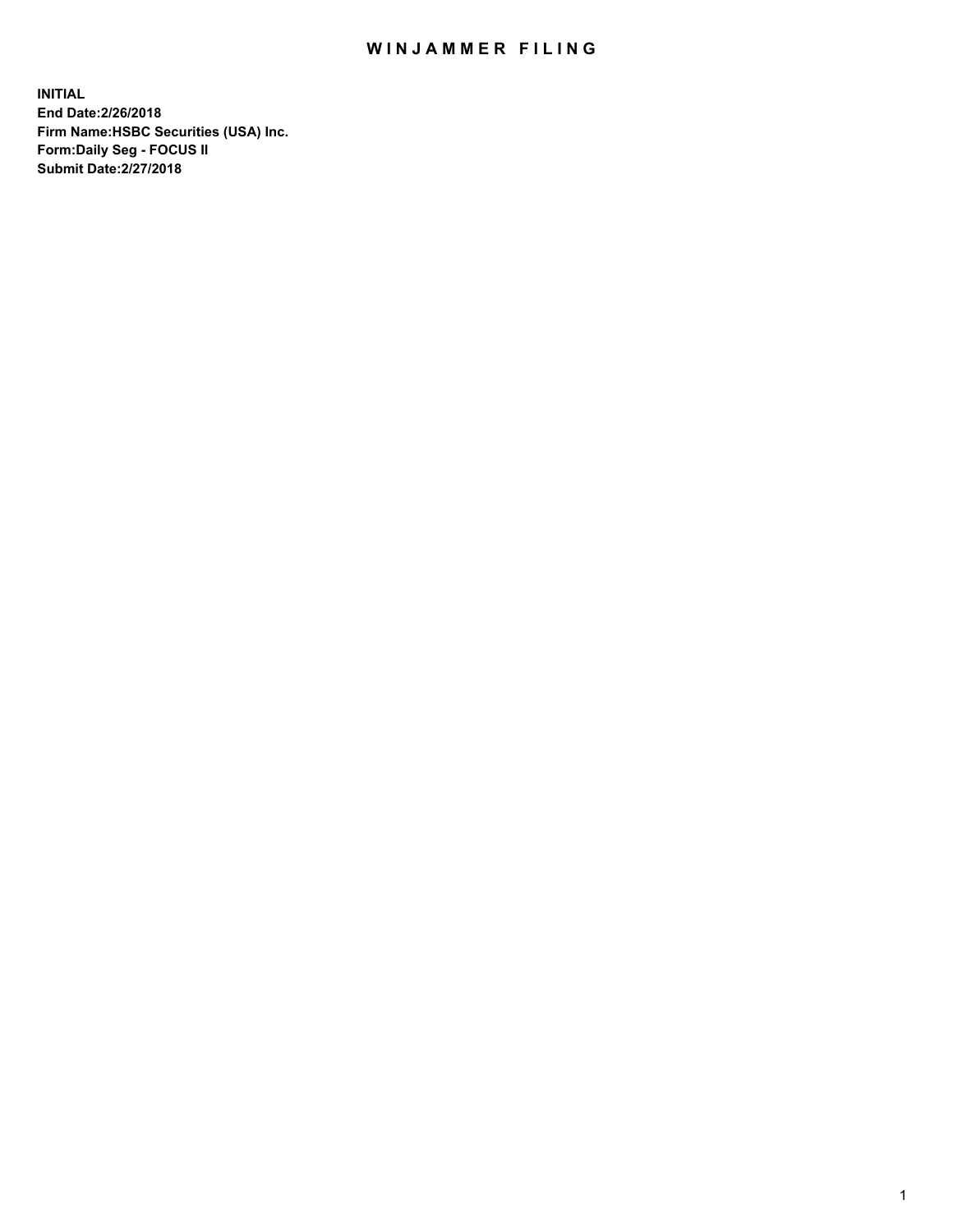## **INITIAL End Date:2/26/2018 Firm Name:HSBC Securities (USA) Inc. Form:Daily Seg - FOCUS II Submit Date:2/27/2018 Daily Segregation - Cover Page**

| Name of Company<br><b>Contact Name</b><br><b>Contact Phone Number</b><br><b>Contact Email Address</b>                                                                                                                                                                                                                         | <b>HSBC Securities (USA) Inc.</b><br><b>Michael Vacca</b><br>212-525-7951<br>michael.vacca@us.hsbc.com |
|-------------------------------------------------------------------------------------------------------------------------------------------------------------------------------------------------------------------------------------------------------------------------------------------------------------------------------|--------------------------------------------------------------------------------------------------------|
| FCM's Customer Segregated Funds Residual Interest Target (choose one):<br>a. Minimum dollar amount: ; or<br>b. Minimum percentage of customer segregated funds required:%; or<br>c. Dollar amount range between: and; or<br>d. Percentage range of customer segregated funds required between: % and %.                       | 98,000,000<br><u>0</u><br><u>00</u><br><u>00</u>                                                       |
| FCM's Customer Secured Amount Funds Residual Interest Target (choose one):<br>a. Minimum dollar amount: ; or<br>b. Minimum percentage of customer secured funds required:%; or<br>c. Dollar amount range between: and; or<br>d. Percentage range of customer secured funds required between: % and %.                         | 25,000,000<br><u>0</u><br><u>00</u><br>00                                                              |
| FCM's Cleared Swaps Customer Collateral Residual Interest Target (choose one):<br>a. Minimum dollar amount: ; or<br>b. Minimum percentage of cleared swaps customer collateral required:%; or<br>c. Dollar amount range between: and; or<br>d. Percentage range of cleared swaps customer collateral required between:% and%. | 122,000,000<br><u>0</u><br><u>00</u><br><u>00</u>                                                      |

Attach supporting documents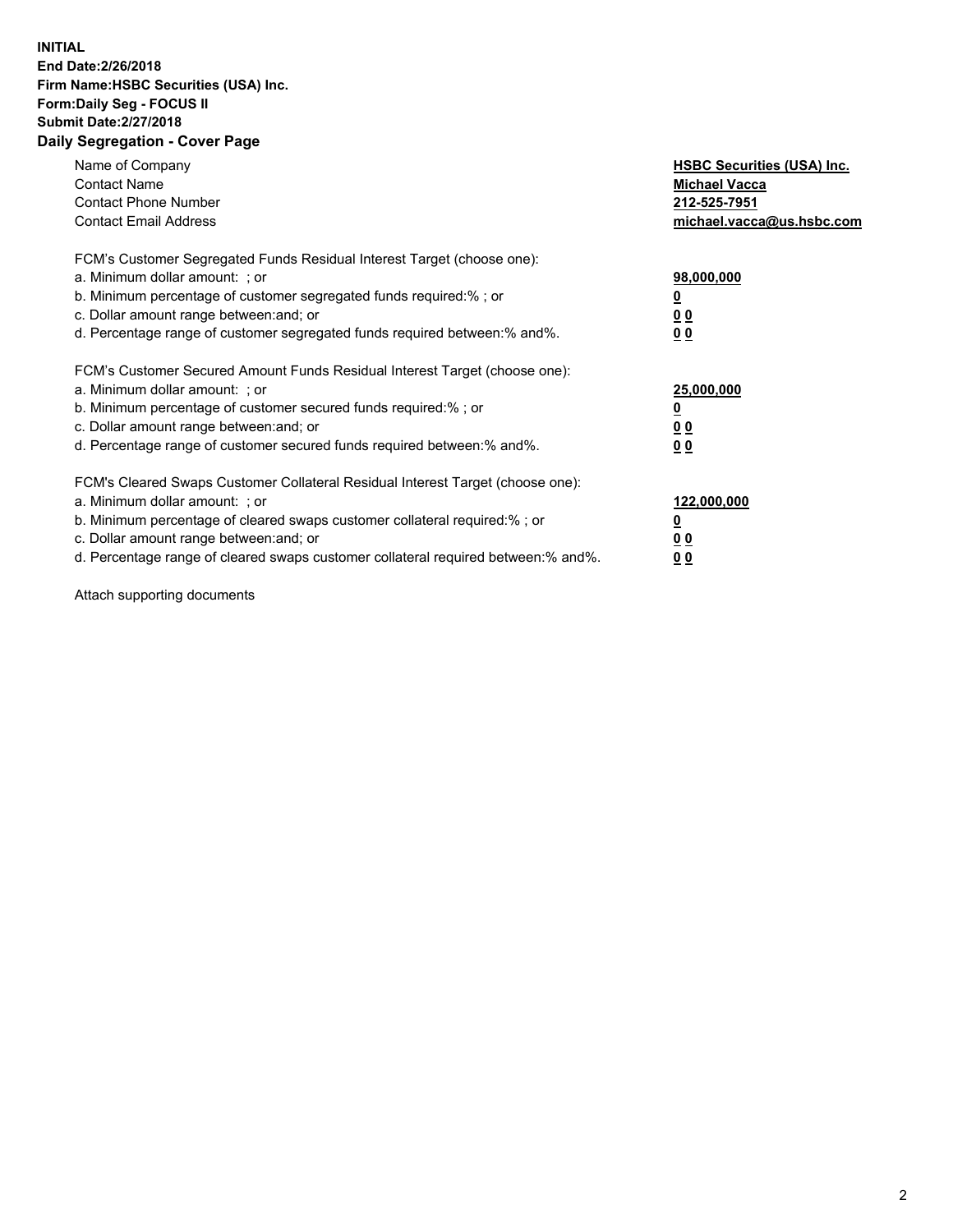**INITIAL End Date:2/26/2018 Firm Name:HSBC Securities (USA) Inc. Form:Daily Seg - FOCUS II Submit Date:2/27/2018 Daily Segregation - Secured Amounts**

Foreign Futures and Foreign Options Secured Amounts Amount required to be set aside pursuant to law, rule or regulation of a foreign government or a rule of a self-regulatory organization authorized thereunder **0** [7305] 1. Net ledger balance - Foreign Futures and Foreign Option Trading - All Customers A. Cash **16,226,951** [7315] B. Securities (at market) **103,573,514** [7317] 2. Net unrealized profit (loss) in open futures contracts traded on a foreign board of trade **14,248,172** [7325] 3. Exchange traded options a. Market value of open option contracts purchased on a foreign board of trade **0** [7335] b. Market value of open contracts granted (sold) on a foreign board of trade **0** [7337] 4. Net equity (deficit) (add lines 1. 2. and 3.) **134,048,637** [7345] 5. Account liquidating to a deficit and account with a debit balances - gross amount **5,237,085** [7351] Less: amount offset by customer owned securities **-5,237,085** [7352] **0** [7354] 6. Amount required to be set aside as the secured amount - Net Liquidating Equity Method (add lines 4 and 5) **134,048,637** [7355] 7. Greater of amount required to be set aside pursuant to foreign jurisdiction (above) or line 6. **134,048,637** [7360] FUNDS DEPOSITED IN SEPARATE REGULATION 30.7 ACCOUNTS 1. Cash in banks A. Banks located in the United States **47,025,581** [7500] B. Other banks qualified under Regulation 30.7 **0** [7520] **47,025,581** [7530] 2. Securities A. In safekeeping with banks located in the United States **40,958,642** [7540] B. In safekeeping with other banks qualified under Regulation 30.7 **0** [7560] **40,958,642** [7570] 3. Equities with registered futures commission merchants A. Cash **0** [7580] B. Securities **0** [7590] C. Unrealized gain (loss) on open futures contracts **0** [7600] D. Value of long option contracts **0** [7610] E. Value of short option contracts **0** [7615] **0** [7620] 4. Amounts held by clearing organizations of foreign boards of trade A. Cash **0** [7640] B. Securities **0** [7650] C. Amount due to (from) clearing organization - daily variation **0** [7660] D. Value of long option contracts **0** [7670] E. Value of short option contracts **0** [7675] **0** [7680] 5. Amounts held by members of foreign boards of trade A. Cash **9,081,296** [7700] B. Securities **62,614,872** [7710] C. Unrealized gain (loss) on open futures contracts **14,248,172** [7720] D. Value of long option contracts **0** [7730] E. Value of short option contracts **0** [7735] **85,944,340** [7740] 6. Amounts with other depositories designated by a foreign board of trade **0** [7760] 7. Segregated funds on hand **0** [7765] 8. Total funds in separate section 30.7 accounts **173,928,563** [7770] 9. Excess (deficiency) Set Aside for Secured Amount (subtract line 7 Secured Statement Page 1 from Line 8) **39,879,926** [7380] 10. Management Target Amount for Excess funds in separate section 30.7 accounts **25,000,000** [7780] 11. Excess (deficiency) funds in separate 30.7 accounts over (under) Management Target **14,879,926** [7785]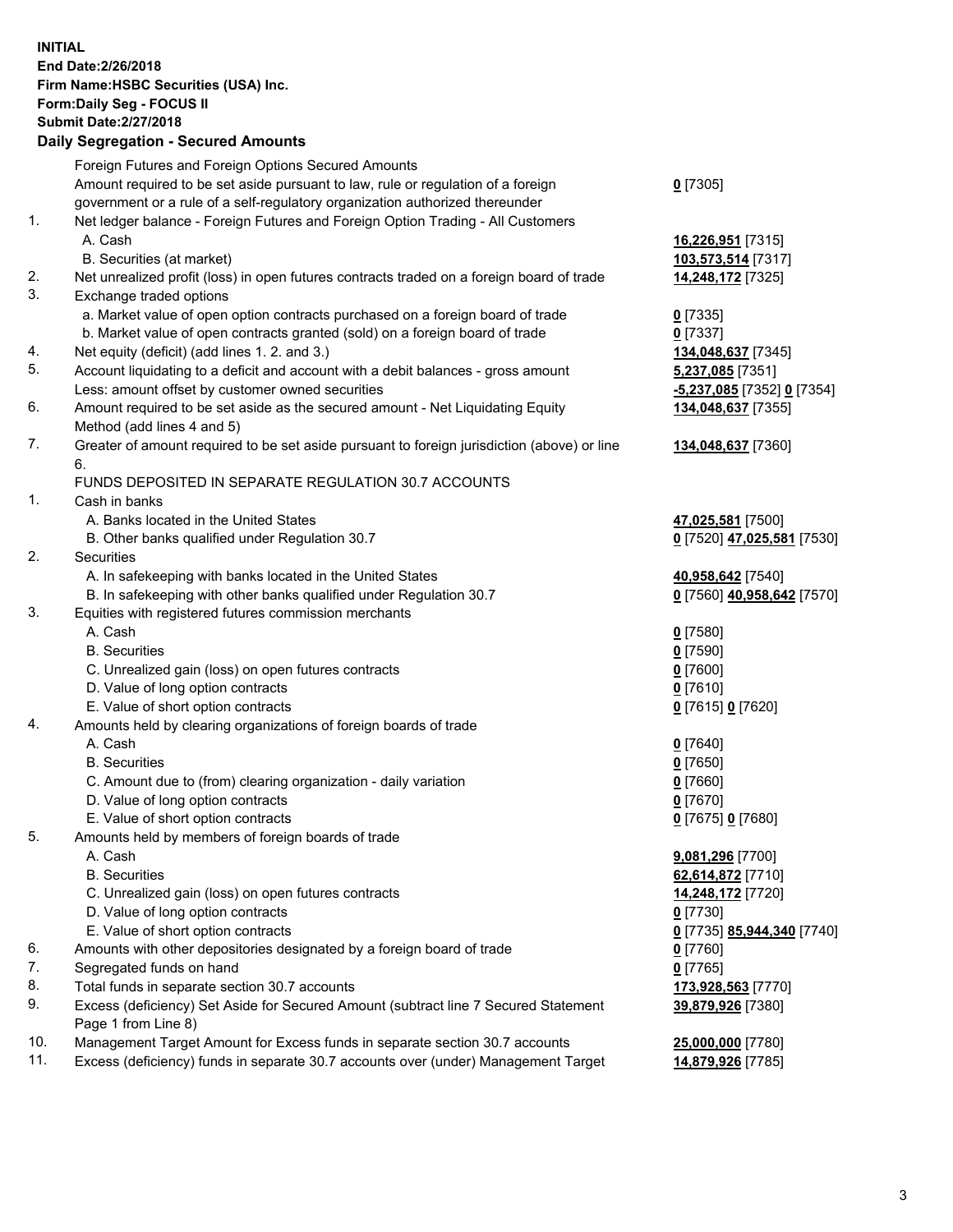**INITIAL End Date:2/26/2018 Firm Name:HSBC Securities (USA) Inc. Form:Daily Seg - FOCUS II Submit Date:2/27/2018 Daily Segregation - Segregation Statement** SEGREGATION REQUIREMENTS(Section 4d(2) of the CEAct) 1. Net ledger balance A. Cash **-131,424,920** [7010] B. Securities (at market) **1,155,393,523** [7020] 2. Net unrealized profit (loss) in open futures contracts traded on a contract market **579,876,563** [7030] 3. Exchange traded options A. Add market value of open option contracts purchased on a contract market **173,896,591** [7032] B. Deduct market value of open option contracts granted (sold) on a contract market **-16,455,759** [7033] 4. Net equity (deficit) (add lines 1, 2 and 3) **1,761,285,998** [7040] 5. Accounts liquidating to a deficit and accounts with debit balances - gross amount **13,504,756** [7045] Less: amount offset by customer securities **-13,457,494** [7047] **47,262** [7050] 6. Amount required to be segregated (add lines 4 and 5) **1,761,333,260** [7060] FUNDS IN SEGREGATED ACCOUNTS 7. Deposited in segregated funds bank accounts A. Cash **35,435,794** [7070] B. Securities representing investments of customers' funds (at market) **0** [7080] C. Securities held for particular customers or option customers in lieu of cash (at market) **176,486,323** [7090] 8. Margins on deposit with derivatives clearing organizations of contract markets A. Cash **438,545,926** [7100] B. Securities representing investments of customers' funds (at market) **0** [7110] C. Securities held for particular customers or option customers in lieu of cash (at market) **962,904,140** [7120] 9. Net settlement from (to) derivatives clearing organizations of contract markets **70,827,035** [7130] 10. Exchange traded options A. Value of open long option contracts **173,896,591** [7132] B. Value of open short option contracts **-16,455,759** [7133] 11. Net equities with other FCMs A. Net liquidating equity **14,324,656** [7140] B. Securities representing investments of customers' funds (at market) **0** [7160] C. Securities held for particular customers or option customers in lieu of cash (at market) **0** [7170] 12. Segregated funds on hand **16,003,060** [7150] 13. Total amount in segregation (add lines 7 through 12) **1,871,967,766** [7180] 14. Excess (deficiency) funds in segregation (subtract line 6 from line 13) **110,634,506** [7190] 15. Management Target Amount for Excess funds in segregation **98,000,000** [7194]

16. Excess (deficiency) funds in segregation over (under) Management Target Amount Excess

**12,634,506** [7198]